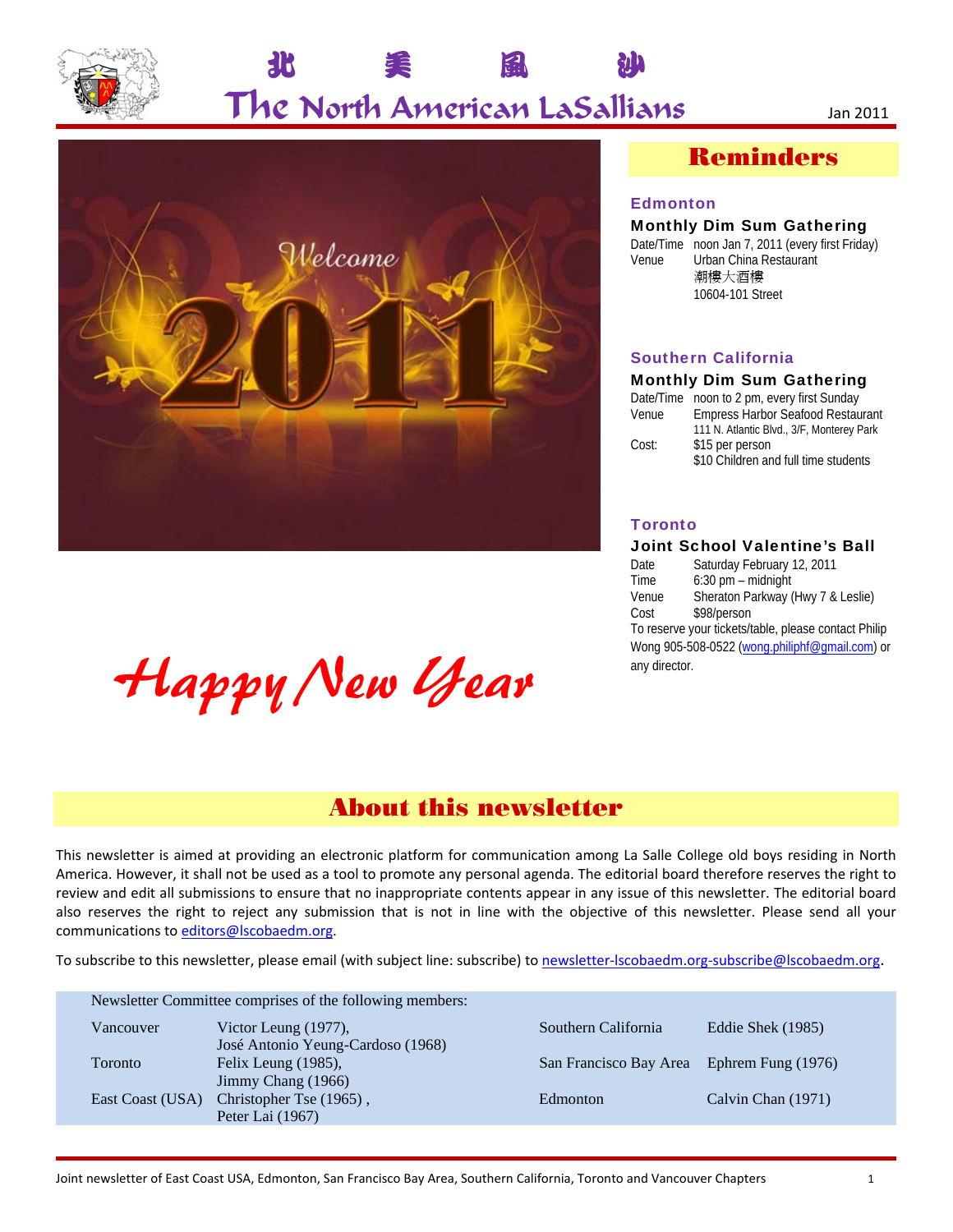

北

The North American LaSallians

## **Chapter News**

EH

#### **Edmonton**

#### **Christmas Party**

The annual Christmas Party was held on December 11, 2011. Turnout was lower than normal due to numerous schedule conflicts. We were fortunate to have Jimmy Chang, President of the Toronto Chapter, attending this party as he was in town on business. After good food and drinks, those who attended the party continued to enjoy the subsequent karaoke session.



More pictures and video clips are available at the following url: http://www.lscobaedm.org/gallery/v/Edmonton+Chapter+Christmas+Party+11+Dec+2010/?g2\_page=4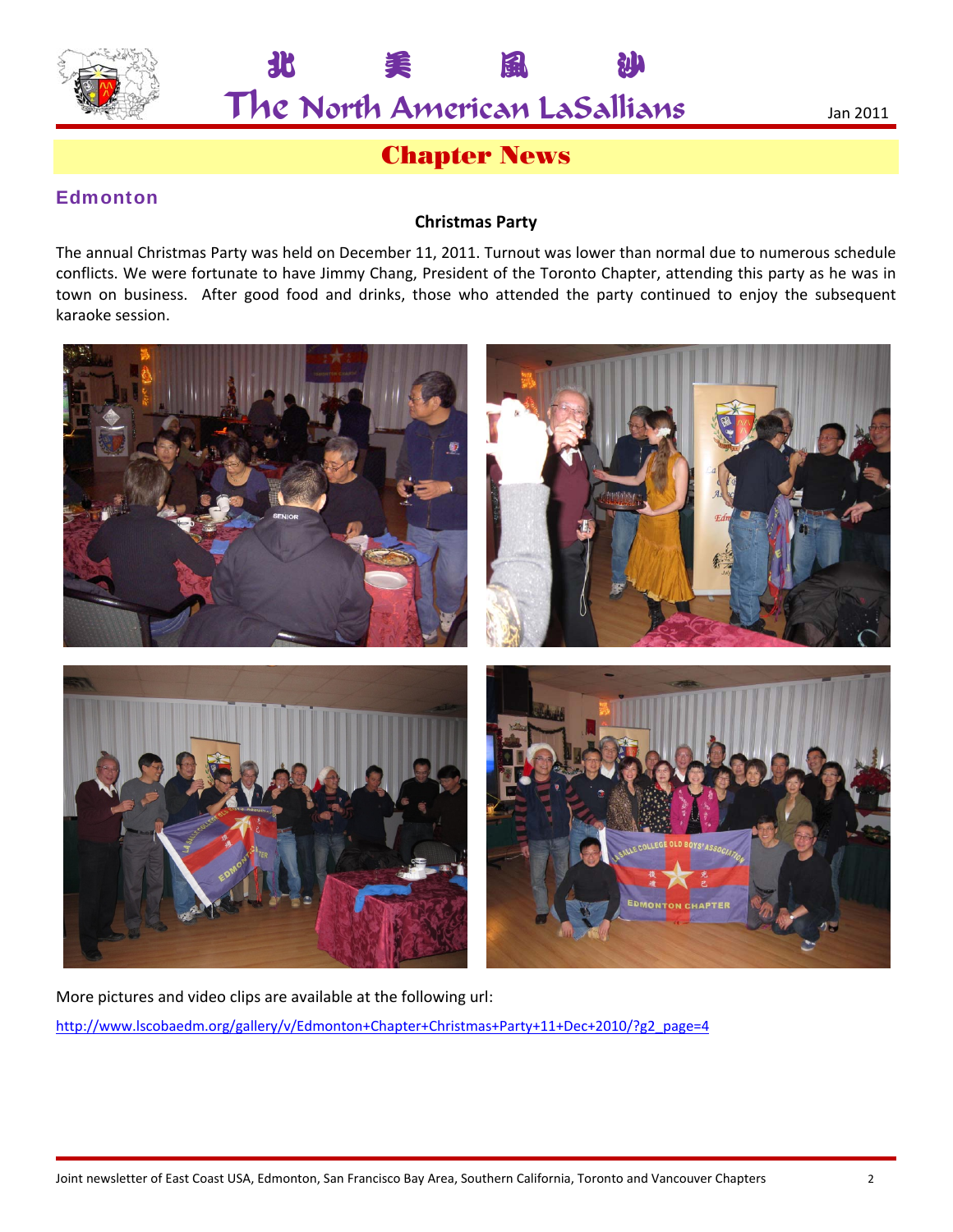

The North American LaSallians Jan <sup>2011</sup>

北 美 風 沙

#### Vancouver

#### **Christmas Party on December 4, 2010**



Please visit for video: http://www.youtube.com/watch?v=pLQpdlZVsqQ

#### **Toronto**

#### **Joint School Valentine's Ball 2011**

The Joint School Valentine's Ball will be celebrating its 25th anniversary in 2011. The Toronto Chapter was the original initiator of this annual event and led its organization for the many years, although we have opted out of it over 15 years ago. However the Toronto Chapter has decided to participate again in its organization but for its 25th anniversary only. We sincerely hope that many old boys will support this event and demonstrate once again we are something more.

DATE: Saturday 2011/02/12

VENUE: Sheraton Parkway (Hwy 7 & Leslie)

TIME: 6:30 p.m. ‐ midnight

PRICE: \$98/person

To reserve your tickets/table, please contact Philip Wong 905-508-0522 (wong.philiphf@gmail.com) or any director.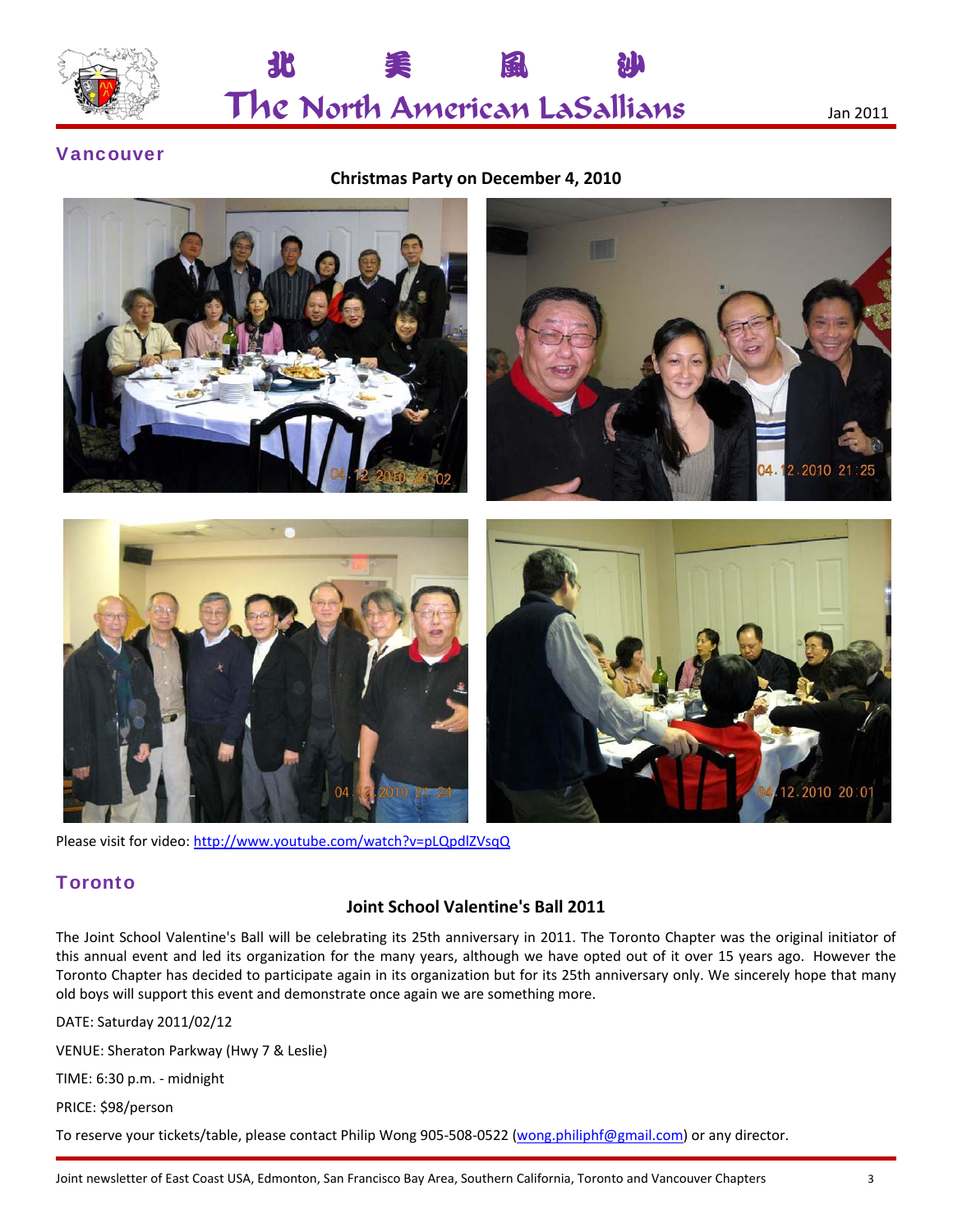

北 美 風 沙 The North American LaSallians Jan <sup>2011</sup>

#### **Visit of Daniel Chung (70) from Vancouver Chapter**

We were very delighted to have Daniel Chung (70), who was visiting Toronto, join us for dinner and drink on 17 Dec 2010. Daniel was no stranger to Toronto Chapter members, especially to the soccer team core players, because Daniel teamed up with our chapter soccer team to compete in the Global reunion soccer tournament in San Francisco only few months ago.

Initially, Daniel only planned to free himself for 2 hours for our gathering as he would have a long day helping out at a wedding the following day. However, we knew there would be lots of fun whenever teammates meet, so we ended up having dinner as well.

Besides reminiscing on the old days in La Salle, we shared some ideas. One of our lengthy discussions was about the Global Reunion in Vancouver in 2012. All the Toronto Chapter members who were present "vowed" they would participate in this meaningful event.



Tom Cheung (70), Jimmy Chang (66), Daniel Chung (70), Willie Woo (85)



Robin Siu (2000), Daniel Chung (70), Tom Cheung (70), Kevin Kwok (88)



An old timer! Tom Cheung (70) and Daniel Chung (70)

## La Salle Documentary on Youtube

The following are two links worth viewing http://www.youtube.com/watch?v=CAI8Y2os0dY http://www.youtube.com/watch?v=ZbpvnLNYerU